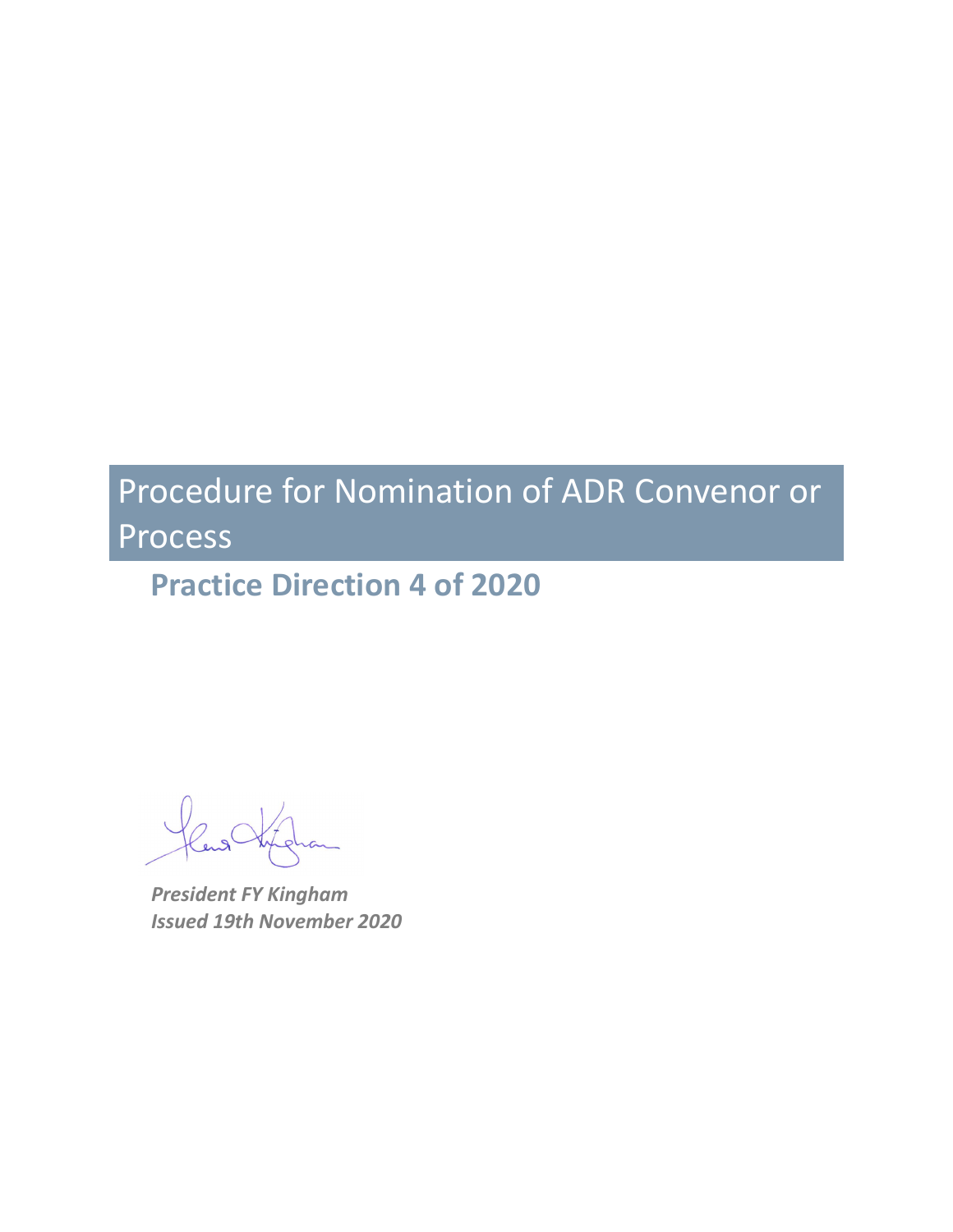- 1. This Practice Direction is issued pursuant to s 22(2) of the *Land Court Act 2000*. It details the procedure for the Judicial Registrar to nominate the *ADR Convenor* or process when the parties cannot agree.
- 2. The Practice Direction applies to statutory pre-filing ADR and ADR of matters filed in the Court.
- 3. The Court is committed to resolving disputes in a way that is accessible, fair, just, economical and efficient and aims to finalise requests and nominations promptly to enable the *ADR process* to commence without delay.
- 4. Where the parties cannot agree upon an ADR Convenor or Process, a party may request the Judicial Registrar to make the nomination.
- 5. The request must be:
	- a. In the prescribed form<sup>[1](#page-1-0)</sup>
	- b. Emailed to [ADRPanel.Landcourt@justice.qld.gov.au](mailto:ADRPanel.Landcourt@justice.qld.gov.au) and
	- c. Provided to each other party at the same time.
- 6. Any party wishing to respond to the request, must:
	- a. Use the prescribed form<sup>[2](#page-1-1)</sup>
	- b. Email the form to [ADRPanel.Landcourt@justice.qld.gov.au](mailto:ADRPanel.Landcourt@justice.qld.gov.au) and
	- c. Provide a copy to each other party at the same time.
- 7. The Judicial Registrar may request further information or submissions from the parties before making the nomination.

<span id="page-1-0"></span><sup>1</sup> ADR Form 01 – Request for ADR Convenor / ADR Process

<span id="page-1-1"></span><sup>&</sup>lt;sup>2</sup> ADR Form 01A – Response to Request for ADR Convenor / ADR Process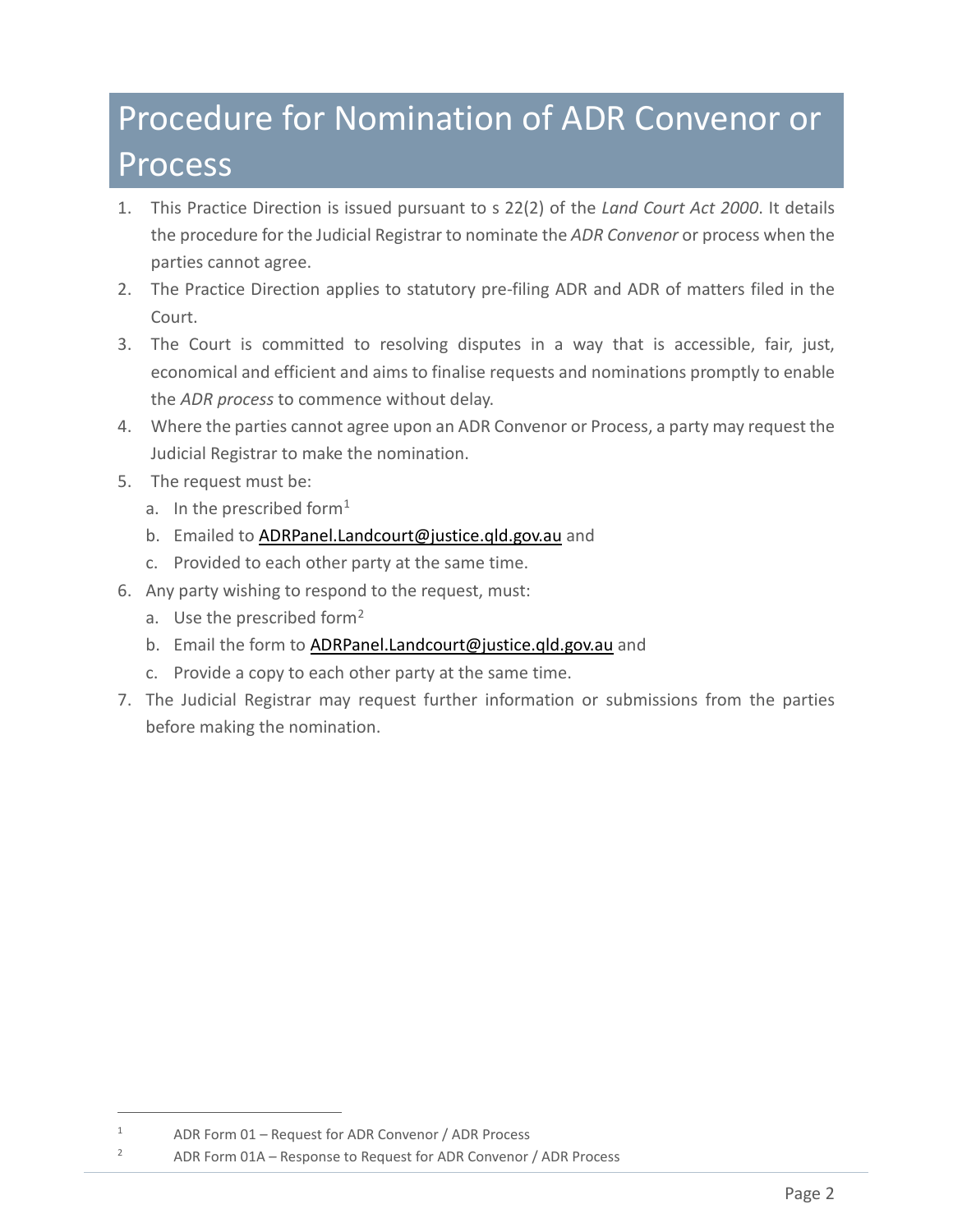### Nomination of ADR Convenor and/or ADR Process by Judicial Registrar

- 8. The Judicial Registrar will aim to provide the written nomination within 7 days of receiving the last material from the parties.
- 9. In making the nomination, the Judicial Registrar will take into account and consider the following:
	- a) the nature of the dispute
	- b) the type and complexity of the issues in dispute
	- c) the location of the parties and the subject land
	- d) the financial circumstances of the parties
	- e) any actual or perceived conflicts of interest
	- f) the availability and expertise of convenor's on the ADR panel
	- g) any other relevant matters raised by the parties.